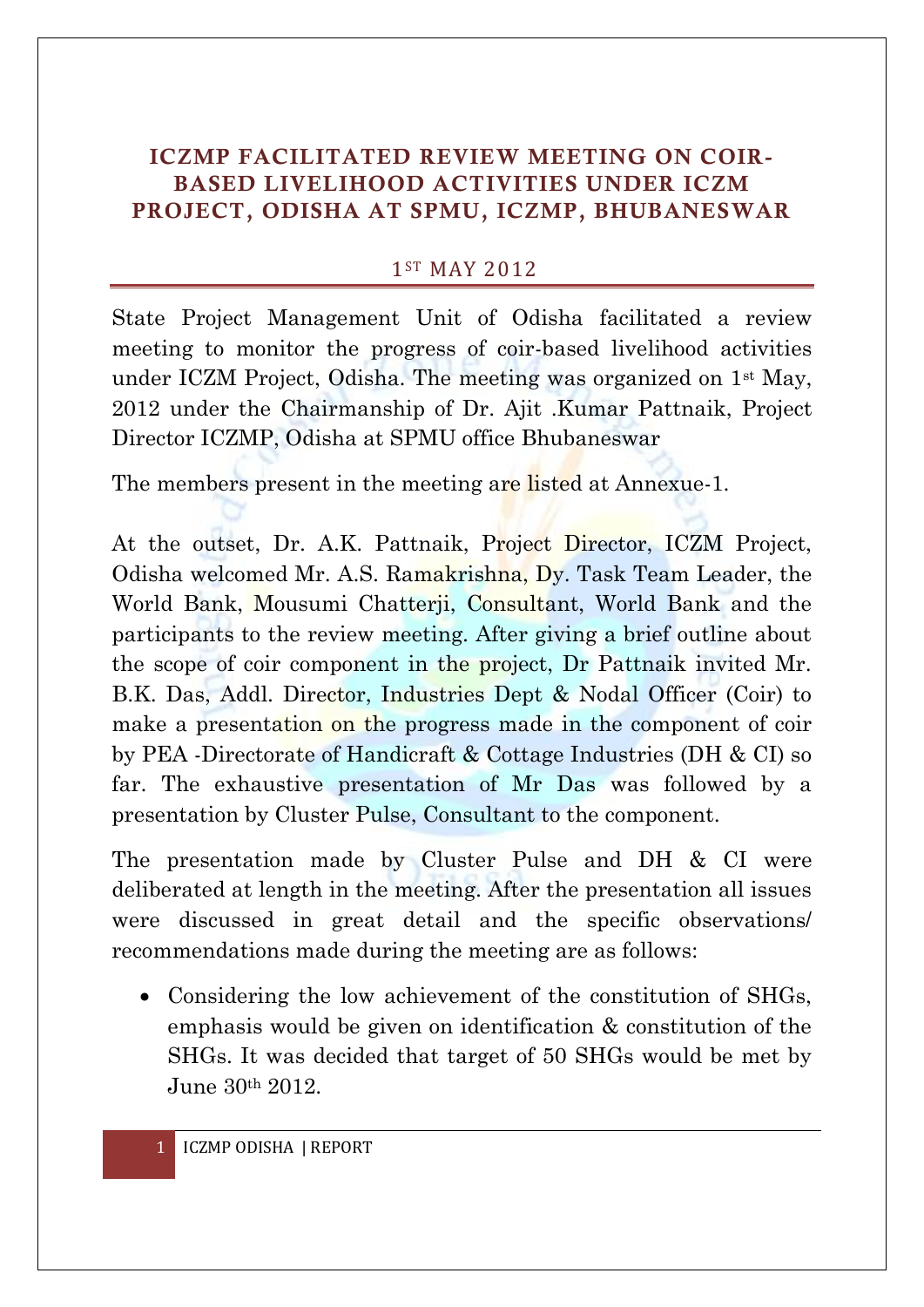- The services of the Grass Root Level workers of SPMU would also be commissioned for selection of the SHGs in addition to the NGOs from the three Blocks of Brahmagiri, Krushna Prasad & Kanasa of Puri district. The RD expert from SPMU would co-ordinate with the Nodal Officer in this respect. Once the SHG formation is completed they should be reorganized into federations.
- 15-20 SHGs from each of the 3 Blocks to be selected from 20 villages identified by DH & CI.
- As transparency is a very important tool in running the SHGs, so the Book Keeping & Accounting training would be given importance.
- Procurement process for selecting Master Trainers  $(2<sup>nd</sup> batch)$ to commence as soon as possible.
- A well-crafted curriculum should be developed for the SHGs to carry forward their activities.

It was decided that the Nodal officer (Coir), representative of Cluster pulse and the SPMU would have an intense discussion to develop a calendar of activities with strict date line. Accordingly the following month wise activities were agreed upon;

 $O$ rissa